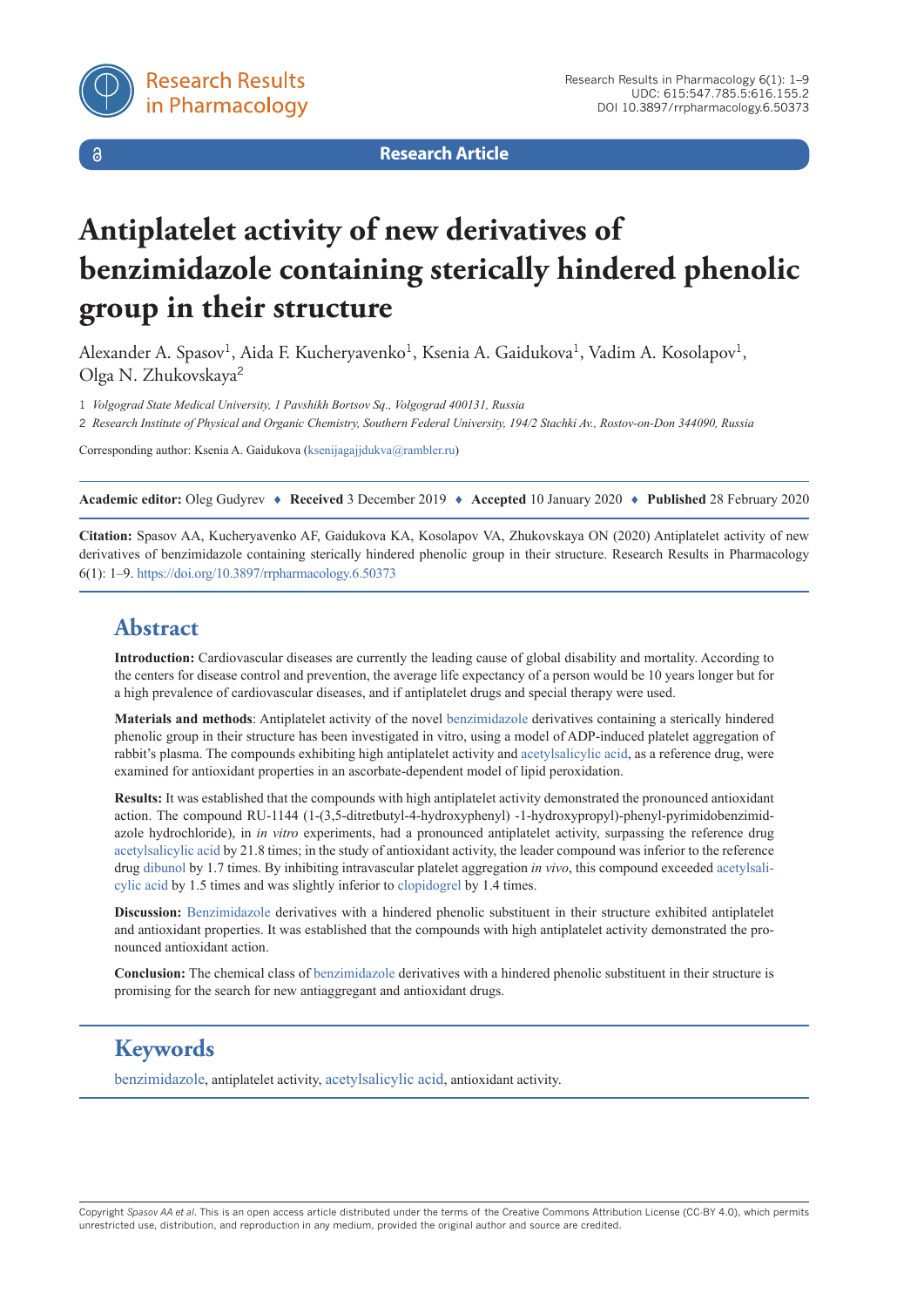## **Introduction**

One of the most relevant causes of deaths all over the world are cardiovascular diseases and their consequences. Even with the constantly improving quality of life and development of the pharmaceutical industry, the number of people suffering from cardiovascular diseases is growing every day. The process of blood clotting plays one of the most important roles in the pathogenesis of ischemic disorders in various organs and tissues of the human body and, thus, making the use of antiplatelet agents and other therapies for their treatment and prevention of vital importance (Gaba et al. 2018). The basic pathologies accompanied by inflammatory and atherosclerotic complications are the processes of macro- and microthrombogenesis, which can be the consequence of hyperreactivity of platelets and contribute to an increased risk of atherothrombotic events (Szabó et al. 2017). Recently active forms of oxygen and nitrogen have been identified as the main causal agents of this pathology. Reactive oxygen species, such as active forms of oxygen and nitrogen, play an important role in regulating platelet responses to collagen and are collagen-dependent on thrombus formation. But at the same time, they play a vital role in the lipid peroxidation, which can lead to an abnormally increased thrombogenic potential of blood. As a result, the rate of damaging the vascular endothelium and of atherosclerotic complications is increasing. Currently, the search for new antioxidant drugs to prevent the excessive formation of free radicals that are involved in the pathogenesis of many pathological conditions, such as hypoxic, ischemic and reperfusion injuries of organs, especially the brain, myocardium, and also ageing processes, is highly relevant (Spasov et al. 2013, Jang et al. 2015, Bisht et al. 2017, Kattoor et al. 2017).

The literature review (Baldisserotto et al. 2020), as well as the results of the studies previously conducted at the Department of Pharmacology and Bioinformatics at Volgograd State Medical University showed that there were heterocyclic nitrogen-containing compounds capable of blocking the aggregation of platelets and reducing lipid peroxidation (Kucheryavenko et al. 2014, Kucheryavenko 2016).

There have been also studies that proved that the main mechanism of antiplatelet action of the class of [benzim](https://pubchem.ncbi.nlm.nih.gov/compound/benzimidazole)[idazole](https://pubchem.ncbi.nlm.nih.gov/compound/benzimidazole) derivatives was the inhibition of thromboxane synthesis; the similar results were also obtained by foreign researchers (Chang et al. 2017, Houston et al. 2017, Baldisserotto et al. 2020).

Oxidative stress is proved to contribute to the development of cardiovascular diseases (Fuentes et al. 2019) and may play an important role in platelet activation. This may be due to the direct effect of oxidative stress on platelets, as well as to its indirect effect that causes the destruction of labile vessels, vascular agents originating from the endothelium, such as nitric oxide. Oxidative stress caused by platelets through several intracellular sources, which also affect vascular tone, is important for blood flow and blood clotting in blood vessels (Li et al. 2014, Kattoor et al. 2017).

Considering that oxidative stress is caused by the interaction of platelets and blood vessels (Sies 2015, Fuentes et al. 2019), it is of importance to search for and develop combination antiplatelet and antioxidant drugs (Reinisch et al. 2001).

It is known that in the treatment of pathological conditions of the cardiovascular system, combination therapy is used, not only when using antiplatelet agents of various groups, but also in combination with antioxidant drugs to prevent hypoxic conditions associated with heart attacks, strokes, etc. (Szabó et al. 2017, Gaba et al. 2018). That is why the dual use of antiplatelet and antioxidant drugs is highly recommended nowadays in the prevention of pathogenetic development of thrombosis (Anjum et al. 2018).

The chemical class of substituted heterocyclic benzimidazoles is considered to be the base structure of new drugs based on it, which was shown by a wide range of biological activity shown before (Spasov et al. 1997, Anisimova et al. 2002, 2006, Spasov et al. 2009, Kucheryavenko et al. 2014, Kucheryavenko 2016). The previous studies determined the ability of [benzimidazole](https://pubchem.ncbi.nlm.nih.gov/compound/benzimidazole) derivatives containing spatially hindered phenol in their structure to inhibit oxidative stress. In this connection, it appeared interesting to study antiplatelet activity in these compounds, since the creation of drugs combining antiplatelet, antioxidant activities may be promising for the treatment of pathologies associated with increased blood thrombogenic potential.

Some other previous studies determined the ability of benzimidazole derivatives containing spatially hindered phenol in their structure to exhibit pronounced antioxidant activity (Baldisserotto et al. 2020). That is why, in addition to studying an antiplatelet activity, these compounds were studied in the ascorbate-dependent lipid peroxidation (LPO) test.

However, the well-known antiplatelet drugs very often do not have a required activity, and also have a lot of side effects of varying severity (Guthrie 2011). That is why the need for searching for new inhibitors of the platelet aggregation process with a more pronounced activity and fewer side effects, remains highly relevant.

## **Materials and methods**

This paper reports on an experimental study of the effect of 24 new benzimidazole derivatives containing spatially hindered phenols (Research Institute of Physical and Organic Chemistry of Southern Federal University) on platelet aggregation and ascorbate-dependent lipid peroxidation *in vitro*. The experiments were performed on 10 rabbits, weighing 3–3.5 kg, and 40 white outbred male rats kept in the vivarium (temperature 22–24 °C, relative humidity 40–50%) with natural illumination on a standard diet, following the rules of good laboratory practice when conducting preclinical studies in the Russian Federation, as well as the rules and international recommendations of *The European Convention for the Protection of Vertebrate*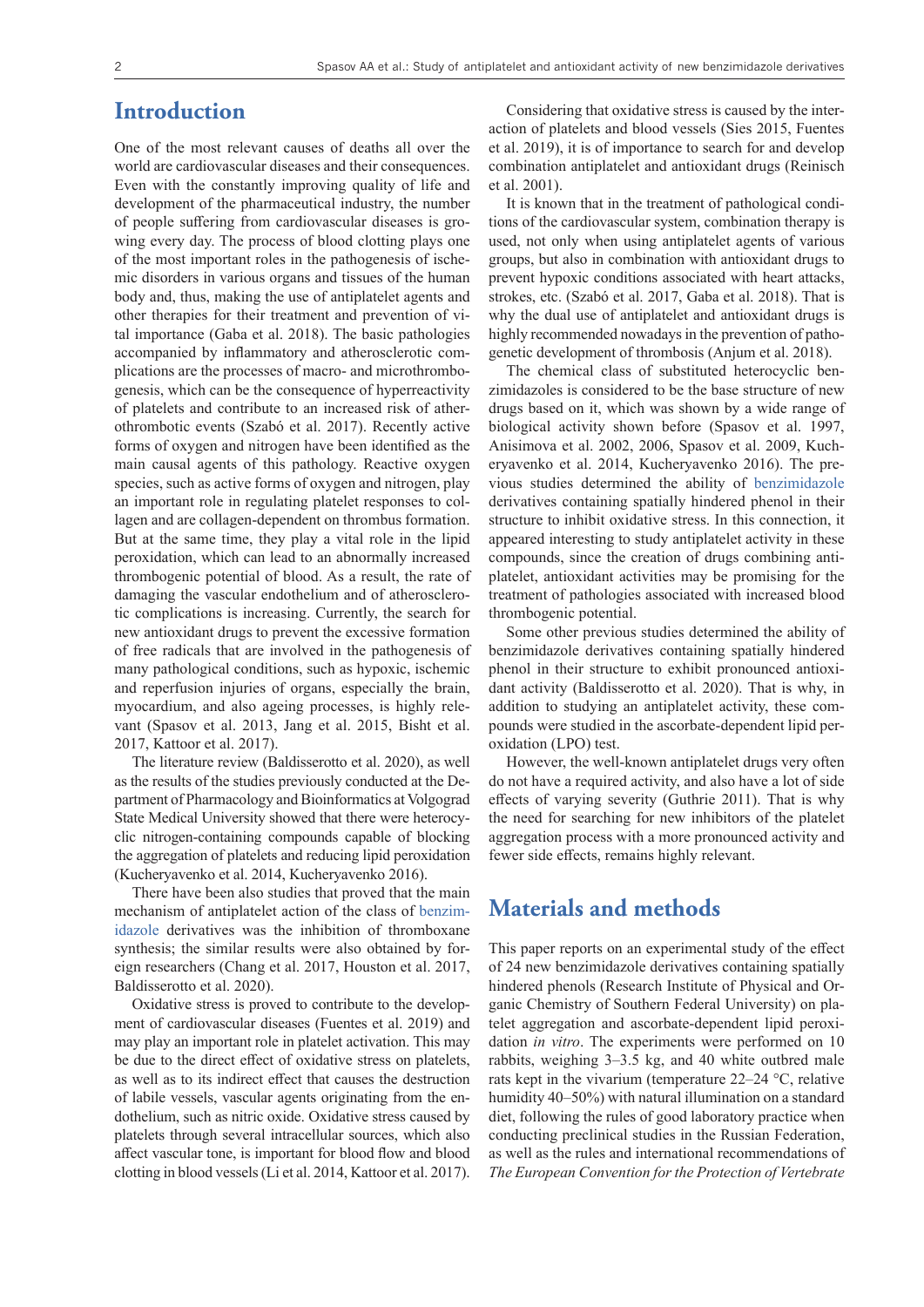*Animals Used in experimental Studies* (1997). All the procedures with the animals were carried out in accordance with the standards set forth in the eighth edition of *Guide for the Care and Use of Laboratory Animals* and ARRIVE (Animal Research: Reporting of *In Vivo* Experiments).

The antiplatelet activity was studied on the model of ADP-induced platelet aggregation according to the method described in (Вorn 1962) in modification of Gabbasov V.A. (Gabbasov 1989) on a laser platelet aggregation analyzer Biola 220 LA (Russia). The studies were performed on platelet-rich rabbit plasma, which had been obtained by the method of VA Lyusov. and Belousova Yu.B. (1971). Adenosine-5-diphosphoric acid (ADP) (Sigma, USA), at a final concentration of 5 μM, was used as an aggregation inducer. The tested compounds and the reference preparation – [acetylsalicylic acid](https://pubchem.ncbi.nlm.nih.gov/compound/Aspirin) – were studied at a concentration of 100 μM. The level of aggregation was evaluated by a degree of aggregation, defined as the maximum increment of light transmission after the addition of the inductor. To evaluate the activity of the compounds,  $\Delta\%$ inhibition of the functional activity of platelets was determined. For the most active substances, a dose-dependent antiplatelet activity was studied to calculate  $IC_{\varsigma_{0}}(inhibito$ ry concentration, inhibiting platelet aggregation by 50%), using the regression analysis method in Microsoft Excell.

The antioxidant activity of substances was studied in experiments *in vitro* on the model of ascorbate-dependent lipid peroxidation (Lankin 1975). The compounds were studied in a concentration range of  $1\times10^{-7}$ -1 $\times10^{-5}$  M. As a substrate, 4% rat liver homogenate was used. The reaction was initiated with 50 mM ascorbic acid (Chemapol, Czech Republic). The oxidation rate was judged by the accumulation of malondialdehyde in the reaction with thiobarbituric acid (Fluka, Switzerland). The optical density of the coloured product was measured at a wavelength of 532 nm on a PD-303 UV spectrophotometer (APEL, Japan) in a cuvette with an optical path length of 10 mm. The activity of the substances was evaluated in% in relation to the sample without the compound. [Dibunol](https://pubchem.ncbi.nlm.nih.gov/compound/Butylated-hydroxytoluene) (Merck, Germany) was used as a reference drug. The calculation of  $IC_{50}$ (inhibitory concentration, suppressing LPO by 50%) was performed using regression analysis in Microsoft Excell.

The effect of the substance on the functional activity of platelets in an *in vivo* test, with biological material being examined *ex vivo* according to the Born (1962) method, modified by Gabbasov (1989) on a Biola LA-220 laser platelet aggregation analyzer. For the test, blood was sampled from the abdominal aorta of 72 outbred adult male rats, weighing 250.0–300.0 g (anaesthetized with a solution of chloral hydrate (400 mg/kg)). Two hours before the study, the compounds and comparison drugs were administered intragastrically, using a metal atraumatic intragastric probe. All the investigated samples were dissolved in distilled water. The control group of the animals was injected with a solvent in an equivalent volume. Next, platelet-rich plasma was obtained, and the studies were carried out according to the method for studying the functional activity of platelets *in vitro* described above.

The method for analyzing the relationship between the antiplatelet and antioxidant activities of hindered phenols was carried out by the probabilistic histogram method (Mandel 1988). For this, all the studied substances were divided into classes with different levels of activity. To determine the boundaries of the class of the compounds with a high antiplatelet activity, a cluster analysis of data was performed, according to the  $\Delta\%$  indicator in the studied concentrations: highly active  $-\Delta\%$  $\geq$  50%; moderately active –  $\Delta\% \geq$  25% and low-active  $-\Delta\% \ge 20\%$ .

The toxicity study of the most active compounds was carried out following the requirements and instructions of the Federal Service for Supervision of Healthcare and Social Development (Makarov et al. 2012). Acute toxicity was determined on 75 white nonlinear male mice, weighing 20–22 grams, with intraperitoneal administration. The deaths of animals were recorded within two weeks. The toxicological indicator  $-LD_{50}$  was calculated according to the Litchfield-Wilcoxon's method.

In the last stage of the experiment, the dependence of the antiplatelet activity of benzimidazole derivatives having hindered phenolic substituent in their chemical structure was determined. Statistical processing of the experimental data was carried out using the Mann-Whitney criterion by means of GraphPad 5.0 and Microsoft Excell 2007 statistical software package.

# **Results**

While searching for compounds with antiplatelet and antioxidant activity, 13 highly active compounds were identified among 26 new benzimidazole derivatives having a shielded phenolic substituent in their structure, which statistically significantly exceed [acetylsalicylic acid.](https://pubchem.ncbi.nlm.nih.gov/compound/Aspirin) The antiplatelet effect of 2 substances was comparable to that of the reference drugs, the other 12 compounds were inferior to it by activity (Table 1).

In addition to the study of antiplatelet activity, these compounds were studied in the ascorbate-dependent lipid peroxidation test. Regarding the inhibition of lipid peroxidation, among the 26 tested compounds, 12 highly active substances were revealed that were comparable to [dibunol](https://pubchem.ncbi.nlm.nih.gov/compound/Butylated-hydroxytoluene) (Table 1).

Among the most active 13 compounds, in relation to the inhibition of platelet aggregation *in vitro*, a dose-effect relation was studied for calculating  $IC_{50}$ , presented in Table 2. As you can see, the first three compounds showed the greatest activity.

The next study was on the correlation dependence of antiplatelet and antioxidant activities. In the group of the compounds with high antiplatelet activity, a positive correlation was observed towards the second type of activity (Table 3). The correlation coefficient for this group was positive and amounted to 0.73. When comparing other groups, this indicator did not confirm the correlation dependence.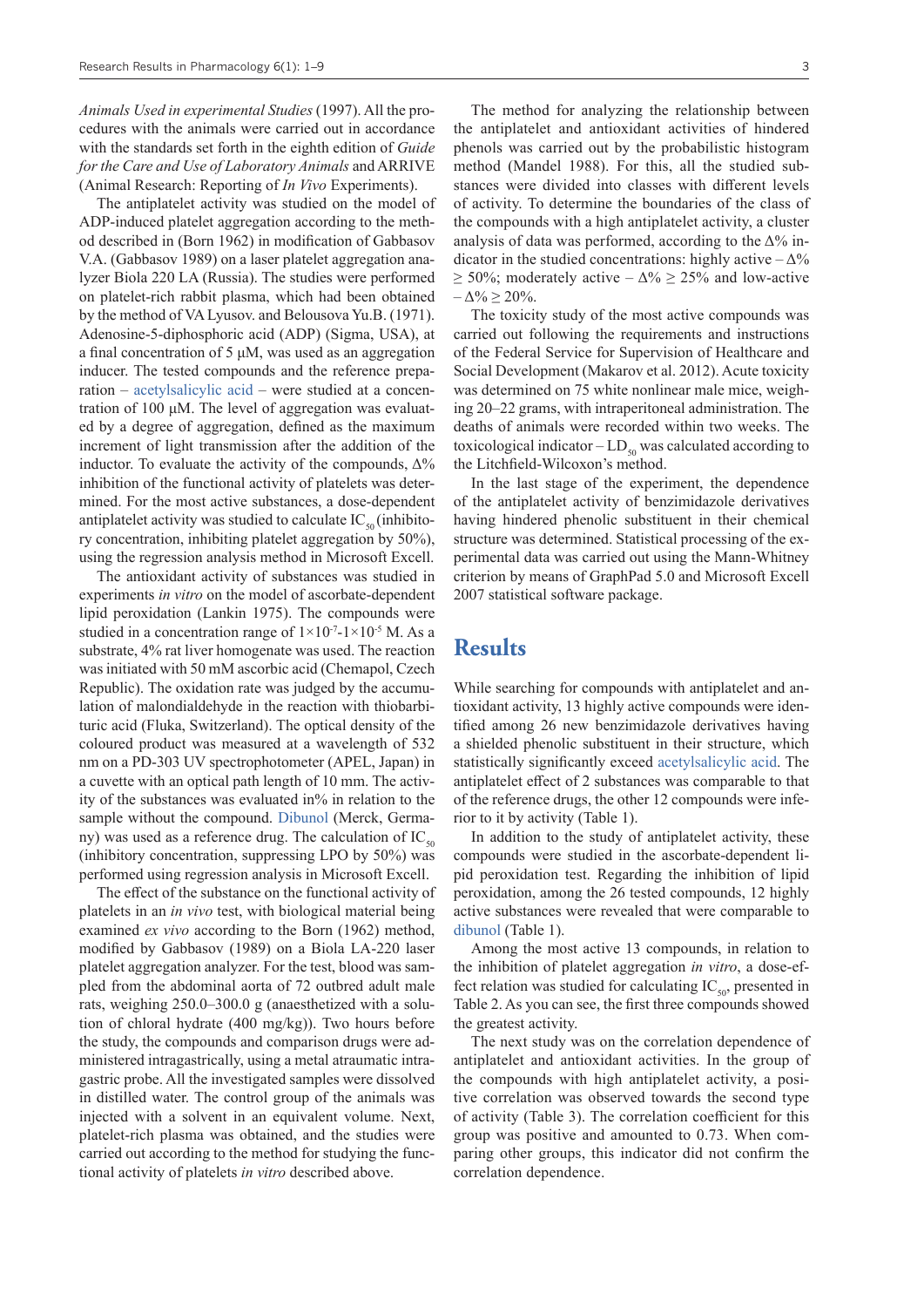| $N_2$        | <b>Tested compound</b> | Inhibition of platelet aggregation $(\Delta\%)$ at a<br>concentration of 100 $\mu$ m (Mean ± SEM) | Antioxidant activity at a concentration of 100 µm<br>$(Mean \pm SEM)$ |
|--------------|------------------------|---------------------------------------------------------------------------------------------------|-----------------------------------------------------------------------|
| $\mathbf{1}$ | RU-873                 | $91.9 \pm 4.31^{*}$                                                                               | $61.8 \pm 3.41^*$                                                     |
| 2            | RU-1144                | $91.9 \pm 2.53^{*}$                                                                               | $87.6 \pm 6.52^{*}\omega$                                             |
| 3            | RU-1263                | $86.5 \pm 3.72^{*}$                                                                               | $80.7 \pm 2.34^*$                                                     |
| 4            | RUP-4b                 | $86.1 \pm 2.85$ *#                                                                                | $36.8 \pm 5.21^{*}\omega$                                             |
| 5            | RUP-7b                 | $84.4 \pm 6.36^{*}$                                                                               | $35.4 \pm 4.54^{\ast}$ @                                              |
| 6            | <b>RUS-193</b>         | $84.3 \pm 4.39^{*}$                                                                               | $87.0 \pm 6.65^{*}$                                                   |
| 7            | RU-871                 | $82.0 \pm 6.33^{*}$                                                                               | $73.8 \pm 2.23^*$                                                     |
| $\,$ 8 $\,$  | RU-1261                | $80.0 \pm 8.11^{*}$                                                                               | $67.9 \pm 5.13$ <sup>*</sup>                                          |
| 9            | RU-1249                | $77.7 \pm 6.61$ <sup>*#</sup>                                                                     | $77.2 \pm 7.85^*$                                                     |
| 10           | <b>RU-903</b>          | $69.9 \pm 8.34^*$                                                                                 | $76.1 \pm 2.12^*$                                                     |
| 11           | RUP-6b                 | $69.8 \pm 7.91$ <sup>*</sup>                                                                      | $36.3 \pm 4.65^{*}$                                                   |
| 12           | RU-1180                | $67.7 \pm 5.83^*$                                                                                 | $88.8 \pm 2.51^{*}\omega$                                             |
| 13           | RUP-5b                 | $65.9 \pm 6.25^*$                                                                                 | $43.9 \pm 8.75^{*}$ @                                                 |
| 14           | RUP-3b                 | $45.3 \pm 1.73$ <sup>*</sup>                                                                      | $31.1 \pm 4.89^{*}$                                                   |
| 15           | <b>RUS-191</b>         | $40.5 \pm 4.52^*$                                                                                 | $48.0 \pm 3.98^{*}\omega$                                             |
| 16           | RU-1250                | $36.4 \pm 5.53^*$                                                                                 | $\theta$                                                              |
| 17           | $RUP-2b$               | $35.0 \pm 1.85$ **                                                                                | $46.8 \pm 7.98^{*}\textcircled{a}$                                    |
| 18           | <b>RUS-190</b>         | $34.1 \pm 4.89^{*}$                                                                               | $19.5 \pm 6.71^{*}$                                                   |
| 19           | RU-1265                | $27.9 \pm 5.37^{*}$                                                                               | $87.6 \pm 7.12^{*}\omega$                                             |
| 20           | $RUP-2$                | $27.3 \pm 4.33^{*}$                                                                               | $61.7 \pm 3.67^*$                                                     |
| 21           | RUCH-6                 | $26.0 \pm 1.91^{*}$                                                                               | $20.4 \pm 6.81^{*}$                                                   |
| 22           | RU-1260                | $19.4 \pm 7.02^{*}$                                                                               | $65.4 \pm 5.45^*$                                                     |
| 23           | RU-1251                | $13.7 \pm 4.80^{*}$                                                                               | $\mathbf{0}$                                                          |
| 24           | <b>RU-887</b>          | $12.8 \pm 3.43^{\#}$                                                                              | $\theta$                                                              |
| 25           | <b>RUS-198</b>         | $9.1 \pm 3.53^{\#}$                                                                               | $30.1 \pm 5.15^{*}$                                                   |
| 26           | RUCH-2                 | $3.7 \pm 0.46^{*}$                                                                                | $49.6 \pm 6.49^{*}\textcircled{a}$                                    |
| 27           | Acetylsalicylic acid   | $53.1 \pm 4.40^*$                                                                                 |                                                                       |
| 28           | Dibunol                |                                                                                                   | $85.8 \pm 2.78$ <sup>*</sup>                                          |

**Table 1.** Effect of Benzimidazole Derivatives Having a Hindered Phenolic Substituent on ADP-induced (5 μM) rabbit platelet aggregation and on lipid peroxidation (LPO) *in vitro*  $(M \pm m)$  (n = 6).

Note:  $* - (p \le 0.05)$  changes are statistically significant in relation to the control, Mann-Whitney test;  $# - (p < 0.05)$  changes are statistically significant in relation to the effect of the reference drug [acetylsalicylic acid](https://pubchem.ncbi.nlm.nih.gov/compound/Aspirin);  $\omega$  – (p < 0.05) changes are statistically significant in relation to the effect of the reference drug [dibunol](https://pubchem.ncbi.nlm.nih.gov/compound/Butylated-hydroxytoluene); n – number of the animals tested.

| N <sub>2</sub> | <b>Tested compound</b> | Inhibition of platelet aggregation, $\Delta\%$ (Mean $\pm$ SEM) |                           |                           | $IC_{50}$ , $\mu$ M |
|----------------|------------------------|-----------------------------------------------------------------|---------------------------|---------------------------|---------------------|
|                |                        |                                                                 | Tested concentration, µM  |                           |                     |
|                |                        | 100                                                             | 10                        |                           |                     |
| 1.             | RU-1263                | $86.5 \pm 3.72^{\dagger}$                                       | $45.4 \pm 3.96^{\dagger}$ | $38.3 \pm 4.40^{\dagger}$ | 5.3                 |
| 2.             | RU-1144                | $91.0 \pm 2.53^{\dagger}$                                       | $52.8 \pm 0.96^{\dagger}$ | $29.9 \pm 4.60^{\dagger}$ | 5.5                 |
| 3.             | RU-1261                | $80.0 \pm 8.11^{\dagger}$                                       | $53.5 \pm 1.77^{\dagger}$ | $32.8 \pm 5.54^{\dagger}$ | 5.9                 |
| 4.             | RU-871                 | $82.0 \pm 6.33^{\dagger}$                                       | $49.5 \pm 2.72^+$         | $25.5 \pm 1.33^{\dagger}$ | 8.3                 |
| 5.             | $RUP-7b$               | $84.4 \pm 6.36^{\dagger}$                                       | $49.9 \pm 1.00^+$         | $15.1 \pm 2.73^{\dagger}$ | 10                  |
| 6.             | RU-873                 | $91.9 \pm 4.31^{\dagger}$                                       | $31.0 \pm 2.56^{\dagger}$ | $18.6 \pm 1.05^{\dagger}$ | 12                  |
| 7.             | RUP-4b                 | $86.1 \pm 2.85^{\dagger}$                                       | $38.0 \pm 4.36^{\dagger}$ | $19.2 \pm 3.13^{\dagger}$ | 12                  |
| 8.             | RUP-6b                 | $69.8 \pm 7.91^{\dagger}$                                       | $44.0 \pm 2.22^{\dagger}$ | $22.7 \pm 7.39^{\dagger}$ | 16                  |
| 9.             | RU-903                 | $69.9 \pm 8.34^{\dagger}$                                       | $36.0 \pm 5.19^{\dagger}$ | $29.5 \pm 5.40^{\dagger}$ | 17                  |
| 10.            | RUS-193                | $84.3 \pm 4.39^{\dagger}$                                       | $28.9 \pm 5.70^+$         | $5.9 \pm 0.97$            | 18                  |
| 11.            | RU-1249                | $77.7 \pm 6.61^+$                                               | $28.5 \pm 2.44^{\dagger}$ | $15.4 \pm 2.16^{\dagger}$ | 20                  |
| 12.            | $RUP-5b$               | $65.9 \pm 6.25^{\dagger}$                                       | $40.7 \pm 3.04^{\dagger}$ | $18.7 \pm 4.59^{\dagger}$ | 22                  |
| 13.            | RU-1180                | $67.7 \pm 5.83^{\dagger}$                                       | $34.7 \pm 3.46^{\dagger}$ | $26.4 \pm 1.10^{\dagger}$ | 23                  |
| 14.            | Aspirin                | $53.1 \pm 5.40^{\dagger}$                                       | $26.8 \pm 1.77^{\dagger}$ | $5.6 \pm 1.25$            | 120                 |

**Table 2.** Inhibiting Activity (IC<sub>50</sub>) of New Benzimidazole Derivatives and [Acetylsalicylic Acid](https://pubchem.ncbi.nlm.nih.gov/compound/Aspirin) (Mean  $\pm$  SEM) (n = 6).

Note: † – (p≤0.05) changes are statistically significant in respect to the control, the Mann-Whitney test; n – number of the animals tested.

**Table 3.** Ranking of Tested Substances by Correlation Indicators Between Antiplatelet and Antioxidant Activities on the Models of ADP-induced Platelet Aggregation and Ascorbate-dependent Lipid Peroxidation *in Vitro*.

| <b>Activity types</b>                         | <b>Correlation coefficient</b> |                      |            |
|-----------------------------------------------|--------------------------------|----------------------|------------|
|                                               | <b>Highly active</b>           | Moderately<br>active | Low-active |
| Antiplatelet activity<br>Antioxidant activity | 0.730582                       | $-0.65583$           | 0.61985    |

The substances that showed the highest antiplatelet activity were selected to study the  $IC_{50}$  antioxidant activity, compared with that of [dibunol](https://pubchem.ncbi.nlm.nih.gov/compound/Butylated-hydroxytoluene) (Table 4). The study showed that all the substances were inferior in this activity to the reference drug; however, the sample under code RU-1144 turned out to be the closest in this value to  $IC_{50}$ 

To determine the leader compound. *In vivo* studies were performed to inhibit platelet aggregation of the three compounds under codes RU-1144, RU-1261, and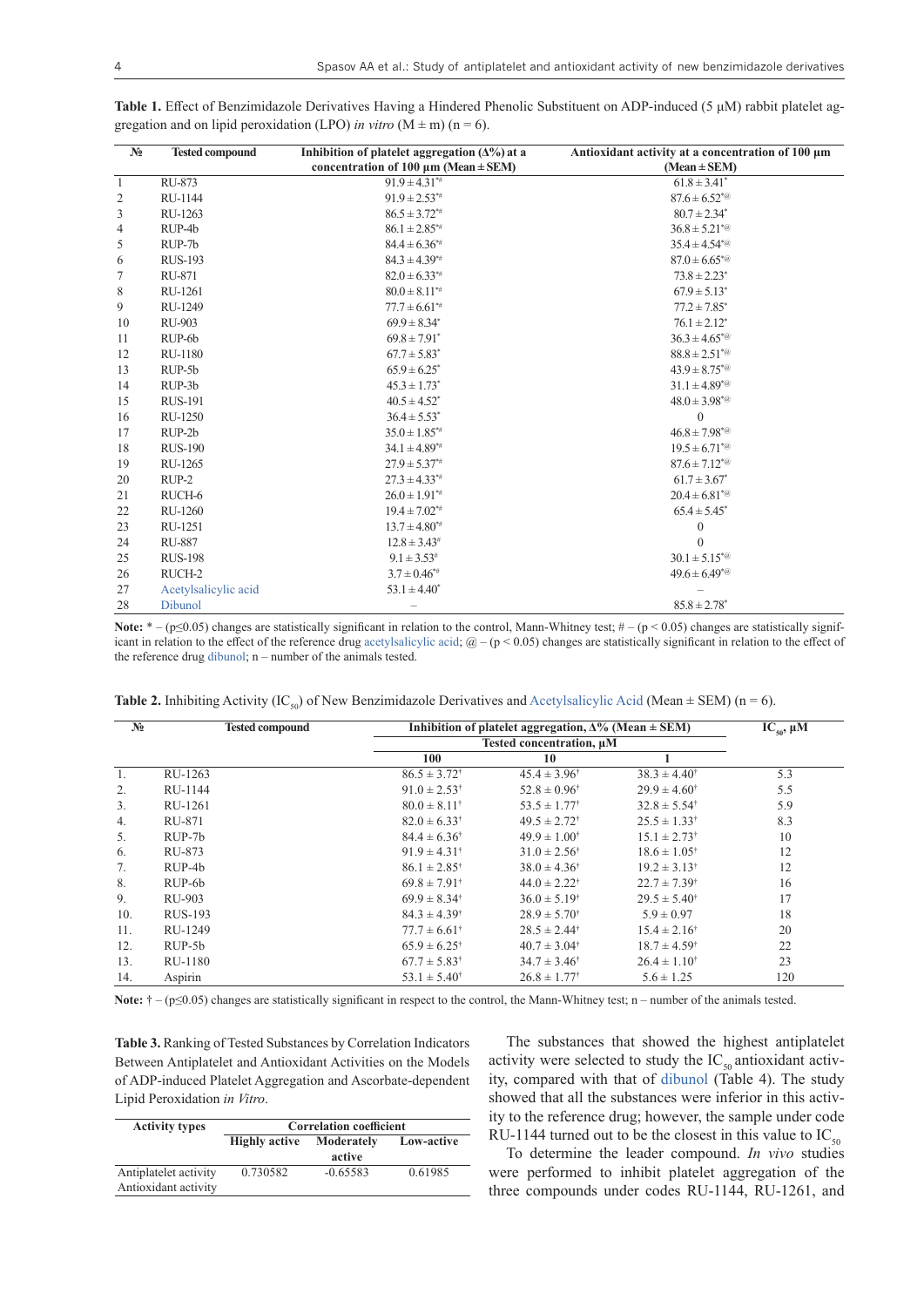**Table 4.** Antioxidant Activity of Compounds RU-1144, RU-1261, RU-1263 on the Model of Ascorbate-dependent Lipid Peroxidation (*in Vitro* Experiments) (Mean  $\pm$  SEM, n = 6).

Note:  $* - (p \le 0.05)$  statistical reliability of differences in comparison with baseline

RU-1263, which showed the highest antiplatelet activity *in vitro*, in order to calculate the  $ED_{so}$  index. As a result, it was shown that, by this indicator, compound RU-1144 was superior to the other two substances and the reference drug [acetylsalicylic acid,](https://pubchem.ncbi.nlm.nih.gov/compound/Aspirin) and was also comparable to [clopidogrel](https://pubchem.ncbi.nlm.nih.gov/compound/Clopidogrel) (Fig. 1).

The presence of data from the *in vitro* studies and acute daily toxicity made it possible to further calculate the conditinoal range of the therapeutic effect (conditional therapeutic index (CTI)) (Table 5). Tested compound RU-1144 exceeded [acetylsalicylic acid](https://pubchem.ncbi.nlm.nih.gov/compound/Aspirin) by CTI by 3.7 times.

Next, the dependence of antiplatelet activity on the chemical structure of the compounds was studied.

All the tested compounds that were studied are conjugates of 2,6-di-tret-butylphenol and a fused heterocyclic nucleus. The structure of the latter makes it possible to isolate 6 scaffolds: *1H*-benzimidazoles and salts of *1H*-benzimidazolium-3, N9-2,3-dihydroimidazobenzimidazoles, 3,5-dihydrotriazinobenzimidazoles, 2,3,4,10-tetrahydropyrimido-benzimidazoles, 2,3- dihydroimidazobenzimidazoles and 4H-triazole-benzimidazoles (Fig. 2).

The highest level of activity was more specific for 2,3,4,10-tetrahydropyrimidobenzimidazole derivatives. All 5 compounds of this group at a concentration of 100 μM blocked platelet aggregation by more than 70% and exceeded the reference drug [acetylsalicylic acid](https://pubchem.ncbi.nlm.nih.gov/compound/Aspirin). The most active of all the tested compounds of this class were RU-873 and RU-1144, which are hydrochlorides. RU-871 hydrobromide and RU-1249 succinate are 10% less active. The introduction of methyl substituents in the 7,8-dimethyl-2,3,4,10-tetrahydropyrimido-benzimidazole hydrobromide molecule RU-903 led to a loss of 20% of the activity. 2,3-dihydroimidazobenzimidazole hydrochloride RU-1180, which is the closest homolog of the leader compound RU-1144, also had rather a high activity (67.7%).

Besides, a high activity (65.9–86.19% in relation to the suppression of ADP-induced platelet aggregation) was noted in the compounds of the 1H-benzimidazolium salt group, especially those that are dihydrobromides (RUP-4b, RUP-5b, RUP-6b, RUP-7b) and hydrochlorides containing propyl (RU-1261) or propenyl (RU-1262) radicals in the N1 position. The other 1H-benzimidazolium hydrobromides showed a significantly less activity or were hardly active (RUCh-2, RU-1260). Other substituents (alkyl, benzyl, amino) were found in the cluster of both active and inactive compounds. The limited number of derivatives available for the study did not make it possible to make a conclusion about the contribution of each of them



**Figure 1.**  $ED_{50}$  of antiplatelet activity of the compounds, [acetylsalicylic acid](https://pubchem.ncbi.nlm.nih.gov/compound/Aspirin) (ASA) and [clopidogrel](https://pubchem.ncbi.nlm.nih.gov/compound/Clopidogrel) with a single intragastric administration to male rats on the model of ADPinduced (5 μM) platelet aggregation.

**Table 5.** Antiplatelet Activity  $(IC_{50})$ , Acute Daily Toxicity  $(LD<sub>so</sub>)$ , and the Conventional Therapeutic Index (CTI) of New Benzimidazole Derivatives and Acetylsalicylic Acid.

| $N_2$ | Code    | $ED_{so}$ , mg/kg | $LD_{50}$ mg/kg | CTI $LD_{\epsilon_0}/ED_{\epsilon_0}$ |
|-------|---------|-------------------|-----------------|---------------------------------------|
|       | RU-1144 | .8.8              | 749.2           | 39.9                                  |
|       | Aspirin | 28.5              | 310.0           | 10.9                                  |

to the level of antiplatelet activity, which seem to indicate the presence of non-additive interactions among radicals.

The only derivative of 2,3-dihydrothiadiazinobenzimidazole RUS-193, where the hindered phenolic substituent is in the second position, showed a pronounced antiaggregant activity (84.3%). The least active (suppression of platelet aggregation by 40% or less at a concentration of 100 μM) are 1H-benzimidazole derivatives, containing a phenolic substituent in the N1 position, and 3,5-dihydrotriazinobenzimidazole derivatives RUS-190 and RUS-191, 4H-triazole-benzimidazole RUS- 198. It can be concluded that the increased electron density in the  $3<sup>rd</sup>$  ring of the condensed heterocyclic system is an unfavorable factor.

Thus, the highest number of highly active compounds belongs to the group of derivatives of 2,3,4,10-tetrahydropyrimidobenzimidazole and 1H-non-imidazolium salts, whereas the representatives of the other scaffolds had no pronounced activity. An exception is active 2,3-dihydrothiadiazinobenzimidazole RUS-193, which, due to its planar structure, is very different from the other tested derivatives.

The group of substances derived from 1H-benzimidazoles is the largest in terms of the number of representatives, most of which showed a pronounced antiplatelet ac-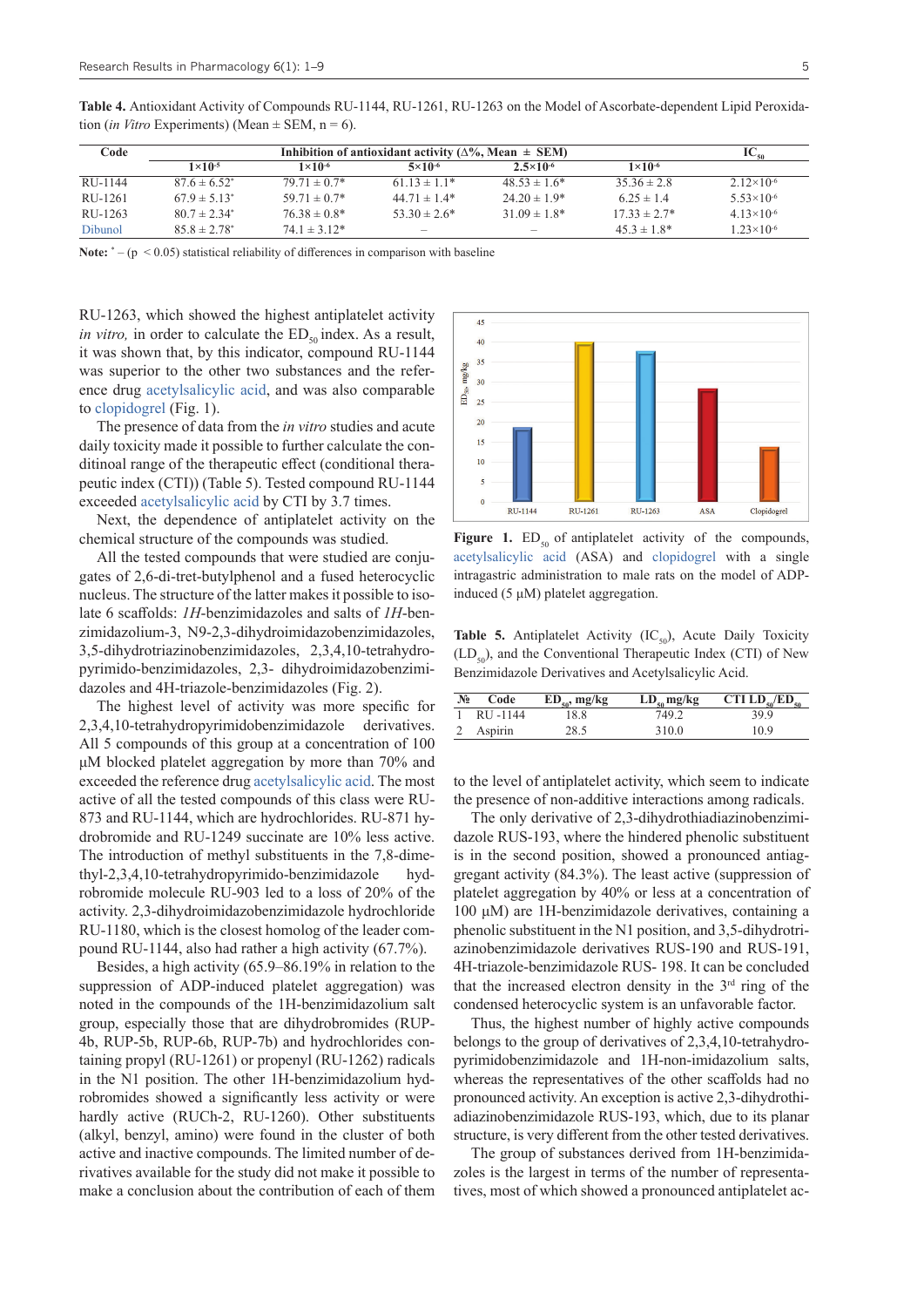

**Figure 2.** General formula of derivatives of N-7-ditretbutyl-4-hydroxyphenyl pyrimidobenzimidazoles (**A**), N-9-ditretbutyl-4-hydroxyphenyl benzimidazoles (**B**), N-9-ditretbutyl-4-hydroxyphenyl triazinobenzimidazoles (**C**), 11- 2,6-ditretbutyl-1-hydroxyphenyl-2,3-thiadiazinobenzimidazoles (**D**); N-7-ditretbutyl-4-hydroxyphenyl-N9-2,3-dihydroimidazobenzimidazoles (**E**) and N-7-ditretbutyl-4-hydroxyphenyl-triazolobenzimidazoles (**F**).

tivity. Most of the representatives of this group had a salt residue represented by hydrobromide in their structure. However, the compounds with dihydrobromides in the structures showed a higher activity. The tested samples of this group, in which the hindered phenol substituent was in the first position, did not show pronounced activity and were inferior to the reference drug. Compound 1-methyl-2- (3,5-di-tert-butyl-4-hydroxyphenyl) -propane-1 one-3-amine, in which the hindered phenol substituent was in the second position, while in positions 1 and 3 were methyl and amino substituents, did not have a pronounced effect on its antiplatelet activity either. The most active were the compoundes that in the second position had 1- 3,5-ditertbutyl-4-hydroxyphenyl)-propane-1-one. The activity of these compounds in the test of ADP-induced platelet aggregation was highest relative to the other compounds. The introduction of the methyl derivative into position 3 and N-ethyl piperidine or N, N-diethyl aminoethyl into position 1 led to a sharp increase in this type of activity. Benzyl in the 3rd position also increased the activity of the compounds. The other compounds of this group showed a low antiplatelet activity. Thus, the inclusion of benzyl into position 3 and 4-ethyl morpholine into position 1 of the structure reduced the activity. The only benzimidazole derivative, having the hindered phenolic substituent in the  $3<sup>rd</sup>$  position and methyl and amine – in positions 1 and 2, showed no pronounced antiplatelet activity either. Moreover, the inclusion of benzyl and propenyl-1 into the structure of the compounds in the first position did not lead to an increase in an antiplatelet activity.

The next group of compounds represented by the common structure of triazinobenzimidazoles, where the hindered phenolic substituent was in the first position, and methyl or propanoic acid residue – in the second has no high antiplatelet properties.

The last two groups of substances, where the main structures were N9-2,3-dihydroimidazobenzimidazoles and triazolobenzimidazoles, and in the first position of each derivative there was a hindered phenolic substituent represented by 1-(3,5-ditertbutyl-4-hydroxyphenyl)-propane-1-on, showed a very low antiplatelet activity. However, a compound derived from N9-2,3-dihydroimidazobenzimidazole, having 2,6-di-tretbutyl-4-(1-hydroxypropyl)-phenyl in the first position and a hydrochloride salt as hydrochloride in the first position, showed a pronounced activity towards inhibiting ADP-induced platelet aggregation.

#### **Discussion**

Activation of platelet hemostasis and oxidative stress are among the main reasons for an increased blood thrombogenic potential.

The study of 26 new benzimidazole derivatives with a sterically hindered phenol in their structures showed that more than half of all compounds had a potential antiplatelet effect *in vitro*, which significantly exceeded the activity of the reference drug, [acetylsalicylic acid](https://pubchem.ncbi.nlm.nih.gov/compound/Aspirin). Earlier studies revealed a pronounced antioxidant activity in benzimidazole derivatives with a sterically hindered phenol in their structures (Venkatesan and Rao 2000, Wright et al. 2001). That is why besides studyinh the antiplatelet activity, these compounds were studied in the test of ascorbate-dependent lipid peroxidation (LPO). When searching for the most active compounds with antioxidant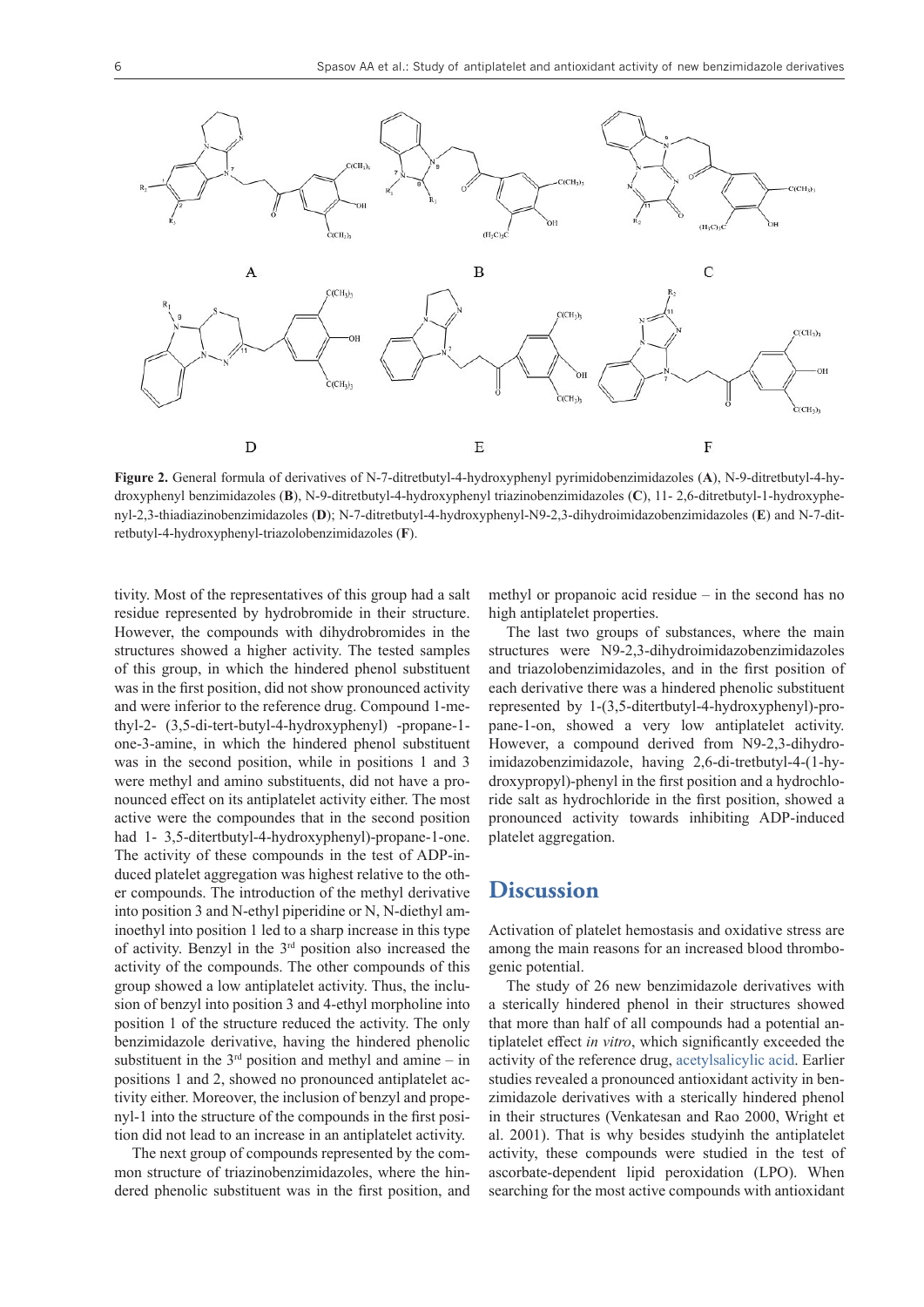activity, it was found that 12 benzimidazole derivatives were more active than [dibunol](https://pubchem.ncbi.nlm.nih.gov/compound/Butylated-hydroxytoluene), the other compounds were less active or inactive.

Moreover, in order to fully take into account the cooperative effect of the above factors on the formation of blood plate aggregates in the vascular bed and to evaluate more accurately the antiplatelet effect of the most active compounds, an *in vivo* study was performed. As a result, it was shown that substances under codes RU-1144, RU-1261 and RU-1263 had a high antiplatelet activity, but the most active compound in terms of  $ED_{50}$  was connection RU-1144. The tested compound RU-1144 in terms of CTI exceeds [acetylsalicylic acid](https://pubchem.ncbi.nlm.nih.gov/compound/Aspirin) by 3.7 times.

The 26 compounds selected in this study belonged to the following 6 scaffold groups: 1H-benzimidazoles and salts of 1H-benzimidazolium-3, Nº-2,3-dihydroimidazobenzimidazoles, 3,5-dihydrotriazinobenzimidazoles, 2,3,4,10-tetrahydropyrimidobenzimidazoles, 2,3-dihydrothiadiazinobenzimidazoles and 4H-triazole-benzimidazoles.

All pyrimidobenzimidazole derivatives having ditretbutyl-4-hydroxyphenyl radical in position R1 had a pronounced antiplatelet activity and, in terms of Δ% of platelet aggregation inhibition, at a concentration of 100 μM, exceeded the reference drug [acetylsalicylic acid](https://pubchem.ncbi.nlm.nih.gov/compound/Aspirin). Also, the study propved the high antioxidant activity of these compounds, which was comparable to that of [dibunol](https://pubchem.ncbi.nlm.nih.gov/compound/Butylated-hydroxytoluene).

Derivatives of 1H-benzimidazole showed an antiplatelet activity of various intensity. Most compounds of this group were derivatives containing 1- (3,5-ditretbutyl-4-hydroxyphenyl) propane-1-on in the R2 position, which to various extents effected both antiplatelet and antioxidant activities. When this radical was moved to the R1 position, the compounds lost these two types of activities, and when the hindered phenolic substituent was moved to the R3 position, the antioxidant activity increased, whereas the antiplatelet activity decreased. Thus, only 6 compounds showed a pronounced antiplatelet activity superior to that of the reference drug [acetylsalicylic](https://pubchem.ncbi.nlm.nih.gov/compound/Aspirin) [acid](https://pubchem.ncbi.nlm.nih.gov/compound/Aspirin). What these compounds had in common was having a hindered phenolic substituent represented by 1-(3,5-ditretbutyl-4-hydroxyphenyl) propane-1-on in position R2.

Triazinobenzimidazole derivatives were represented by 2 substances, having 1-(3,5-ditretbutyl-4-hydroxyphenyl) -propane-1-on in the R1 position, though no reliable data were obtained about this radical influencing in any was the activities under study, due to a small sampling of the substances.

When studying the group of derivatives of 2,3-thiazinobenzimidazoles, which contain a hindered phenolic substituent in position R2, only one active compound was found.

## **References**

 Anisimova VA, Spasov AA, Kucheryavenko AF, Panchenko TI, Ostrovskii OV, Kosolapov VA, Larionov NP (2002) Synthesis and pharmacological activity of 2- (hetaryl) imidazo [1,2-A] benzimidazoles. Pharmaceutical Chemistry Journal 36(10): 528–534. [https://](https://doi.org/10.1023/A:1022498224975) [doi.org/10.1023/A:1022498224975](https://doi.org/10.1023/A:1022498224975)

Therefore, it was impossible to make any conclusions about this radical influencing the studied types of activities.

Thus, scaffolds based on N-7-ditretbutyl-4-hydroxyphenyl pyrimidobenzimidazoles and N-9-ditretbutyl-4-hydroxyphenyl benzimidazoles exhibited pronounced antiplatelet and antioxidant activities, which were superior to those of following scaffolds: N-9-ditretbutyl-6,6-4-ditretbutyl-1-hydroxyphenyl-2,3-thiadiazinobenzimidazoles, N9-2,3-dihydroimidazobenzimidazoles, N-7-ditretbutyl-4-hydroxyphenyl-N9-2,3-dihydroimidazobenzimidazoles and N-7-ditretbutyl-4-hydroxyphenyl-triazolobenzimidazoles. With dislocating the ditretbutyl radical from positions N-7; N-9 and C-11, there was a decrease in antiplatelet and antioxidant activities in the above groups.

Thus, the ability of benzimidazole derivatives, having a ditretbutyl radical in their structures, to inhibit platelet aggregation processes and to prevent oxidative stress, makes them promising for further study of their antiplatelet activity.

## **Conclusions**

Thus, as a result of studying 26 new benzimidazole derivatives with spatially hindered phenol in their structure, it was shown that three compounds under the codes RU-1144, RU-1261 and RU-1263 showed high antiaggregant and antioxidant activity.

Scaffolds based on N-7 ditretbutil-4-hydroxyphenyl of pyrimidinemethanol and N-9 ditretbutil-4-hydroxyphenyl of benzimidazoles showed pronounced antiplatelet and antioxidant activity, surpassing scaffolds: N-9 ditretbutil-4-hydroxyphenyl triazenoimidazole With-11-2,6-ditertbutyl-1-hydroxyphenyl-2,3-mediasentiment, N9-2,3-dihydroimidazole, N-7 ditretbutil-4-hydroxyphenyl-N9-2,3-dihydroimidazole and N-7 ditretbutil-4-hydroxyphenyl triazolopyrimidines. When the ditretbutyl radical is shifted to the position in N-7; N-9 and C-11 are represented in the groups there was a decrease in antiplatelet and antioxidant activity.

Compound RU-1144 exhibits a pronounced antiplatelet effect, combined with a high antioxidant activity, which makes it attractive for further in-depth study as a drug with a multi-target mechanism of action for the treatment and prevention of thrombosis.

## **Conflict of interest**

The authors declare no conflict of interest.

■ Anisimova VA, Tolpygin IE, Spasov AA, Kosolapov VA, Stepanov AV, Kucheryavenko AF (2006) Synthesis and biological activity of N-acetylmethyl derivatives of 9H-2,3-dihydroimidazo0 10H-2,3,4,10 tetrahydropyrimido[1,2-]benzimidazoles] and their reduction prod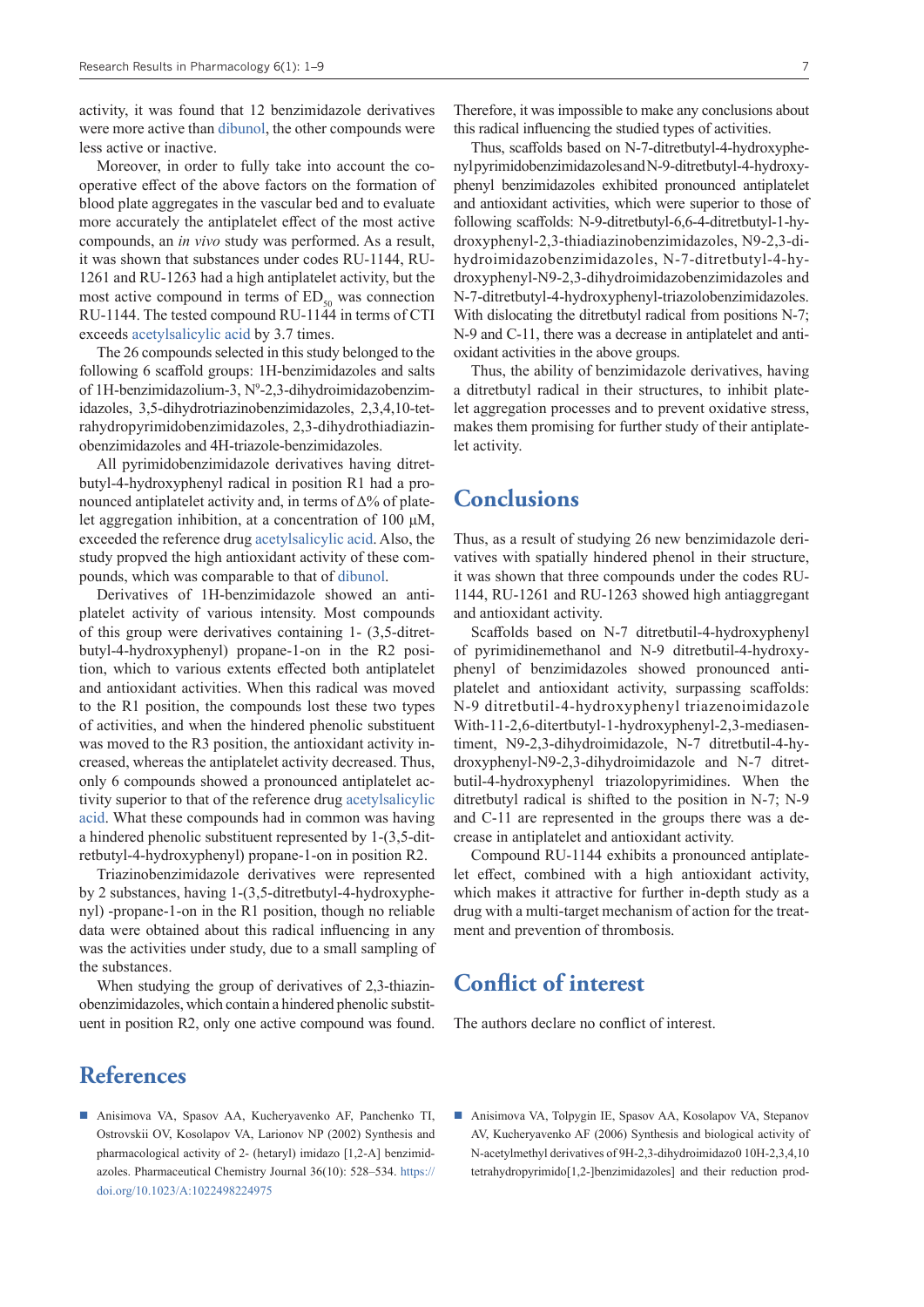ucts. Pharmaceutical Chemistry Journal 40(5): 27–33. [https://doi.](https://doi.org/10.1007/s11094-006-0105-8) [org/10.1007/s11094-006-0105-8](https://doi.org/10.1007/s11094-006-0105-8)

- Anjum I, Kashif T, Ahmed MM, Sohail W, Sarwar M, Khokhar I (2018) Dual or mono antiplatelet therapy for the prevention of ischemic stroke: a literature review. Cureus 10(6): e2847. [https://doi.](https://doi.org/10.7759/cureus.2847) [org/10.7759/cureus.2847](https://doi.org/10.7759/cureus.2847) [[Pubmed\]](https://www.ncbi.nlm.nih.gov/pubmed/30140598) [\[PMC\]](https://www.ncbi.nlm.nih.gov/pmc/articles/PMC6103388/)
- Baldisserotto A, Demurtas M, Lampronti I, Tacchini M, Moi D, Balboni G, Pacifico S, Vertuani S, Manfredini S, Onnis V (2020) Synthesis and evaluation of antioxidant and antiproliferative activity of 2-arylbenzimidazoles. Bioorganic Chemistry 94: 103396. [https://](https://doi.org/10.1016/j.bioorg.2019.103396) [doi.org/10.1016/j.bioorg.2019.103396](https://doi.org/10.1016/j.bioorg.2019.103396) [[PubMed\]](https://www.ncbi.nlm.nih.gov/pubmed/31677860)
- Bisht S, Faiq M, Tolahunase M, Dada R (2017) Oxidative stress and male infertility. Nature Reviews. Urology 14(8): 470–485. [https://](https://doi.org/10.1038/nrurol.2017.69) [doi.org/10.1038/nrurol.2017.69](https://doi.org/10.1038/nrurol.2017.69) [\[PubMed\]](https://www.ncbi.nlm.nih.gov/pubmed/28508879)
- Born GVR (1962) Aggregation of blood platelets by adenosine diphosphate and its reversal. Nature 194: 927–929. [https://doi.](https://doi.org/10.1038/194927b0) [org/10.1038/194927b0](https://doi.org/10.1038/194927b0) [[PubMed\]](https://www.ncbi.nlm.nih.gov/pubmed/13871375)
- Chang Y, Hsu WH, Yang W-B, Jayakumar T, Lee T, Sheu J, Lu W, Li J (2017) Structure-activity relationship of three synthesized benzimidazole-based oligosaccharides in human platelet activation. International Journal of Molecular Medicine 40(5): 1520–1528. [https://doi.](https://doi.org/10.3892/ijmm.2017.3133) [org/10.3892/ijmm.2017.3133](https://doi.org/10.3892/ijmm.2017.3133)
- Fuentes E, Moore-Carrasco R, de Andrade Paes AM, Trostchansky A (2019) Role of platelet activation and oxidative stress in the evolution of myocardial infarction. Journal of Cardiovascular Pharmacology and Therapeutics 24(6): 509–520. [https://doi.](https://doi.org/10.1177/1074248419861437) [org/10.1177/1074248419861437](https://doi.org/10.1177/1074248419861437) [\[PubMed](https://www.ncbi.nlm.nih.gov/pubmed/31280622)]
- Gaba K, Ringleb PA, Halliday A (2018) Asymptomatic carotid stenosis: intervention or best medical therapy? Current Neurology and Neuroscience Reports 18(11): 80. [https://doi.org/10.1007/s11910-](https://doi.org/10.1007/s11910-018-0888-5) [018-0888-5](https://doi.org/10.1007/s11910-018-0888-5) [\[PubMed](https://www.ncbi.nlm.nih.gov/pubmed/30251204)] [\[PMC](https://www.ncbi.nlm.nih.gov/pmc/articles/PMC6153576/)]
- Gabbasov ZA (1989) A new highly sensitive method for the analysis of platelet aggregation. Laboratory Delo 10: 15–18. [\[PubMed\]](https://www.ncbi.nlm.nih.gov/pubmed/2481062) [in Russian]
- Guthrie R (2011) Review and management of side effects associated with antiplatelet therapy for prevention of recurrent cerebrovascular events. Advances in Therapy 28(6): 473–482. [https://doi.](https://doi.org/10.1007/s12325-011-0026-0) [org/10.1007/s12325-011-0026-0](https://doi.org/10.1007/s12325-011-0026-0)
- Houston SA, Ugusman A, Gnanadesikan S, Kennedy S (2017) An investigation of the antiplatelet effects of succinobucol (AGI-1067). Platelets 28(3): 295–300. [https://doi.org/10.1080/09537104.2016.12](https://doi.org/10.1080/09537104.2016.1218456) [18456](https://doi.org/10.1080/09537104.2016.1218456) [[PubMed\]](https://www.ncbi.nlm.nih.gov/pubmed/27681689)
- Jang JY, Min JH, Wang SB, Chae YH, Baek JY, Kim M, Ryu JS, Chang TS (2015) Resveratol inhibits collagen-induced platelet stimulation through suppressing NADPH oxidase and oxidative inactivation of SH2 domain-containing protein tyrosine phosphatase-2. Free Radical Biology and Medicine 89: 842–851. [https://doi.](https://doi.org/10.1016/j.freeradbiomed.2015.10.413) [org/10.1016/j.freeradbiomed.2015.10.413](https://doi.org/10.1016/j.freeradbiomed.2015.10.413) [[PubMed\]](https://www.ncbi.nlm.nih.gov/pubmed/26482867)
- Kattoor AJ, Pothineni NVK, Palagiri D, Mehta JL (2017) Oxidative stress in atherosclerosis. Current Atherosclerosis Reports 19(11): 42. <https://doi.org/10.1007/s11883-017-0678-6> [[PubMed](https://www.ncbi.nlm.nih.gov/pubmed/28921056)]
- Kucheryavenko AF (2016) Antiaggregant activity of the new tricyclic 2,3,4,5-tetrahydro [1,3] diazepino [1,2-a] benzimidazole derivative. Experimental and Clinical Pharmacology 79(5): 29–32. [[PubMed\]](https://www.ncbi.nlm.nih.gov/pubmed/29782777) [in Russian]
- Kucheryavenko AF, Spasov AA, Petrov VI, Anisimova VA (2014) Antiaggregant activity of a new benzimidazole derivative. Bulletin

of Experimental Biology and Medicine 156(6): 796–798. [https://doi.](https://doi.org/10.1007/s10517-014-2453-9) [org/10.1007/s10517-014-2453-9](https://doi.org/10.1007/s10517-014-2453-9)

- Lankin VZ (1975) Study of ascorbate-dependent peroxide oxidation of tissue lipids by means of a test with 2-thiobarbituric acid. Proceedings of the Moscow Society of Naturalists 52: 73–78. [in Russian]
- Li H, Horke S, Förstermann U (2014) Vascular oxidative stress, nitric oxide and atherosclerosis. Atherosclerosis 237(1): 208–219. <https://doi.org/10.1016/j.atherosclerosis.2014.09.001> [\[PubMed](https://www.ncbi.nlm.nih.gov/pubmed/25244505)]
- Lyusov VA (1975) To the method of determining platelet aggregation and erythrocytes. Laboratory Delo 8: 463–468. [in Russian]
- Makarov VA, Spasov AA, Plotnikov MB, Belozerskaya GG, Vasilyeva TM, Drozd NN, Svistunov AA, Kucheryavenko AF, Malykhina LS, Naumenko LV, Nevedrova OE, Petrukhina N, Aliev OI, Plotnikova TM (2012) Guidelines for the study of drugs that affect hemostasis. In: Guidelines for Preclinical Studies of Drugs, Moscow, 453–479 pp. [in Russian]
- Manasa K, Vani R (2016) Influence of oxidative stress on stored platelets. Advances in Hematology 2016: ID 4091461. [https://doi.](https://doi.org/10.1155/2016/4091461) [org/10.1155/2016/4091461](https://doi.org/10.1155/2016/4091461)
- Mandel ID (1988) Cluster analysis. Moscow: Finance and statistics, 176 pp. [in Russian]
- Reinisch CM, Dunzendorfer S, Pechlaner C, Ricevuti G, Wiedermann CJ (2001) The inhibition of oxygen radical release from human neutrophils by resting platelets is reversed by administration of acetylsalicylic acid or clopidogrel. Free Radical Research 34(5): 461–466.<https://doi.org/10.1080/10715760100300401>[\[PubMed\]](https://www.ncbi.nlm.nih.gov/pubmed/11378529)
- Sies H (2015) Oxidative stress: a concept in redox biology and medicine. Redox Biology 4: 180–183. [https://doi.org/10.1016/j.re](https://doi.org/10.1016/j.redox.2015.01.002)[dox.2015.01.002](https://doi.org/10.1016/j.redox.2015.01.002) [[PubMed](https://www.ncbi.nlm.nih.gov/pubmed/25588755)] [\[PMC](https://www.ncbi.nlm.nih.gov/pmc/articles/PMC4309861/)]
- Spasov AA, Dudchenko GP, Gavrilova ES, Kucheryavenko AF, Smirnova LA, Belabolkin MI, Anisimova VA, Vdovina GP (1997) Diabenol – a new antidiabetic substance with hemobiological properties. Bulletin of Volgograd Medical Academy 52(3): S47–S51. [in Russian]
- Spasov AA, Kucheryavenko AF, Kosolapov VA, Anisimova VA (2013) Antithrombogenic activity of antioxidant compounds. Bulletin of Experimental Biology and Medicine 155(6): 775–777. [https://](https://doi.org/10.1007/s10517-013-2250-x) [doi.org/10.1007/s10517-013-2250-x](https://doi.org/10.1007/s10517-013-2250-x) [\[PubMed](https://www.ncbi.nlm.nih.gov/pubmed/24288764)]
- Spasov AA, Kucheryavenko AF, Maistrenko BP (2009) Antiplatelet activity of hypoglycemic agents. Experimental and Clinical Pharmacology 6: 27–29. [PubMed] [in Russian]
- Szabó IL, Mátics R, Hegyi P, Garami A, Illés A, Sarlós P, Bajor J, Szűcs A, Mosztbacher D, Márta K, Szemes K, Csekő K, Kővári B, Rumbus Z, Vincze Á (2017) PPIs prevent aspirin-induced gastrointestinal bleeding better than H2RAs. A systematic review and meta-analysis. Journal of Gastrointestinal and Liver Diseases 26(4): 395–402.<https://doi.org/10.15403/jgld.2014.1121.264.hra> [[PubMed\]](https://www.ncbi.nlm.nih.gov/pubmed/29253055)
- Venkatesan P, Rao MN (2000) Structure-activity relationships for the inhibition of lipid peroxidation and the scavenging of free radicals by synthetic symmetrical curcumin analogues. The Journal of Pharmacy and Pharmacology 52(9): 1123–1128. [https://doi.](https://doi.org/10.1211/0022357001774886) [org/10.1211/0022357001774886](https://doi.org/10.1211/0022357001774886) **[**[PubMed\]](https://www.ncbi.nlm.nih.gov/pubmed/11045893)
- Wright JS, Johnson ER, DiLabio GA (2001) Predicting the activity of phenolic antioxidants: theoretical method, analysis of substituent effects, and application to major families of antioxidants. Journal of the American Chemical Society 123(6): 1173–1183. [https://doi.](https://doi.org/10.1021/ja002455u) [org/10.1021/ja002455u](https://doi.org/10.1021/ja002455u) **[**[PubMed\]](https://www.ncbi.nlm.nih.gov/pubmed/11456671)